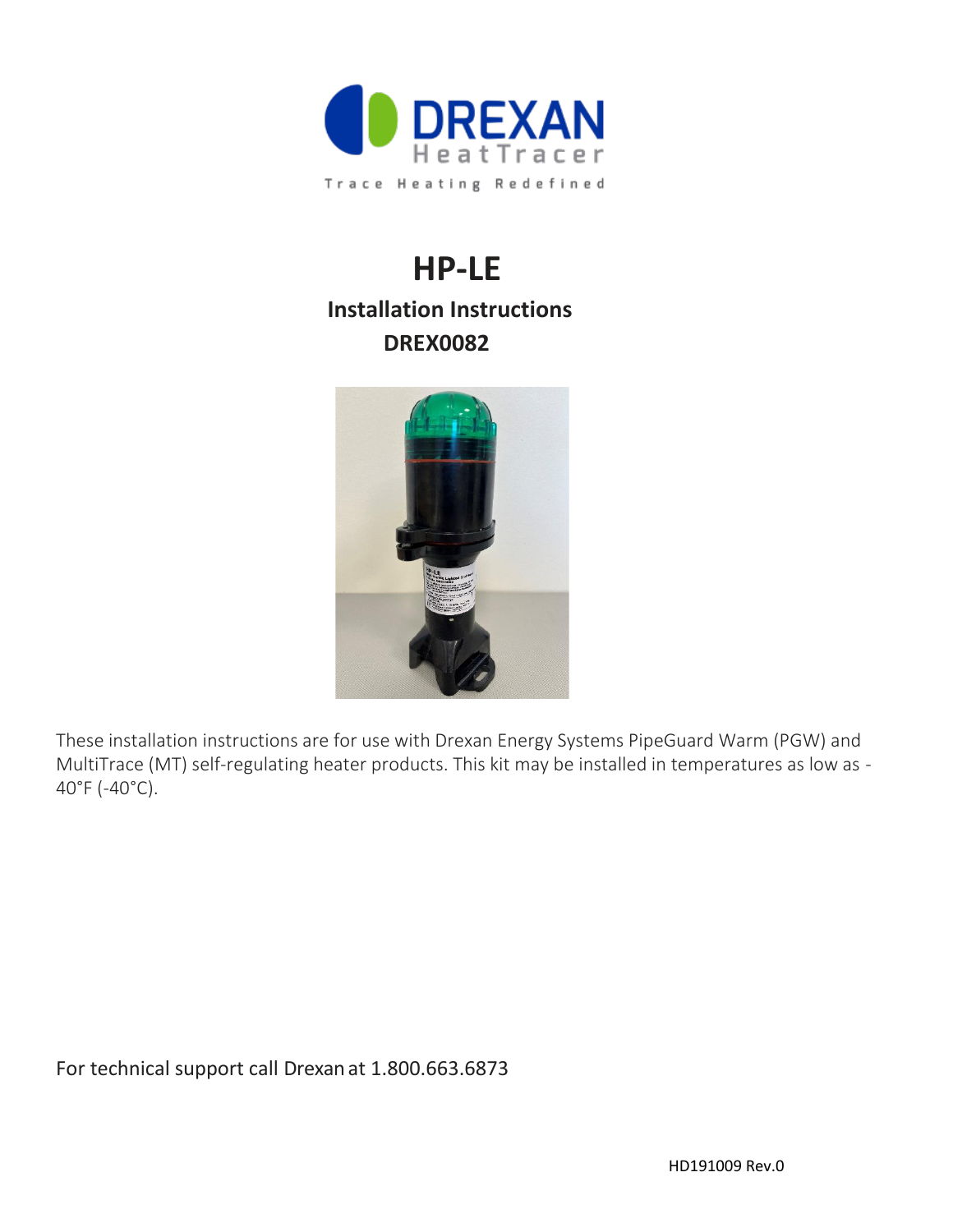#### **WARNINGS**

This is an electrical device and in order to ensure proper operation and prevent shock or fire it must be installed correctly. Read these important warnings. Follow all installation instructions.

**CAUTION**: Ground-fault equipment protection shall be provided to de-energize all normally ungrounded conductors of electrical heating cable sets, with ground fault settings sufficient to allow normal operation of the heater unless applicable codes permit otherwise, and to minimize the danger of fire from sustained electrical arcing if the heating cable is damaged or improperly installed and to comply with Drexan requirements, agency certifications and national electrical codes. Conventional circuit breakers may not stop arcing. Each heating device branch circuit or each heating device shall have ground fault equipment protection.

Metallic structures or materials such as metal pipes used to support the heater cable shall be grounded.

Component approvals and performance characteristics are based on Drexan specific parts only.

Substitution will void approvals and performance claims.

Component and heating cable ends must be kept dry before and during installation. Fire resistant thermal insulation should be used. Bond the metallic braid of the self-regulating heating cable to a suitable grounding (earth) terminal. De-energize before installation or servicing.



**WARNING** - EXPLOSION HAZARD - DO NOT DISCONNECT EQUIPMENT UNLESS POWER HAS BEEN SWITCHED OFF OR THE AREA IS KNOWN TO BE NON- HAZARDOUS. AVERTISSEMENT - RISQUE D'EXPLOSION - AVANT DE DECONNECTER L'EQUIPEMENT, COUPER LE COURANT OU S'ASSURER QUE L'EMPLACEMENT EST DESIGNE NON DANGEREUX.

For use with Drexan HeatTracer PipeGuard Heating Cables only

**CAUTION: A ground fault protection device must be used with this heating device.**

#### **Cable – Specific Specifications**

 **PGW/MT Only:** 3-10 W/ft., Maximum 32A. 120-240V Maximum continuous exposure temperature 150°F/65˚C. Min. bend radius: 1.18 in. (30 mm) @ 68˚F/20˚C



Class I, Div. 2, Groups A, B, C, D Class II, Div. 2, Groups F, G Class III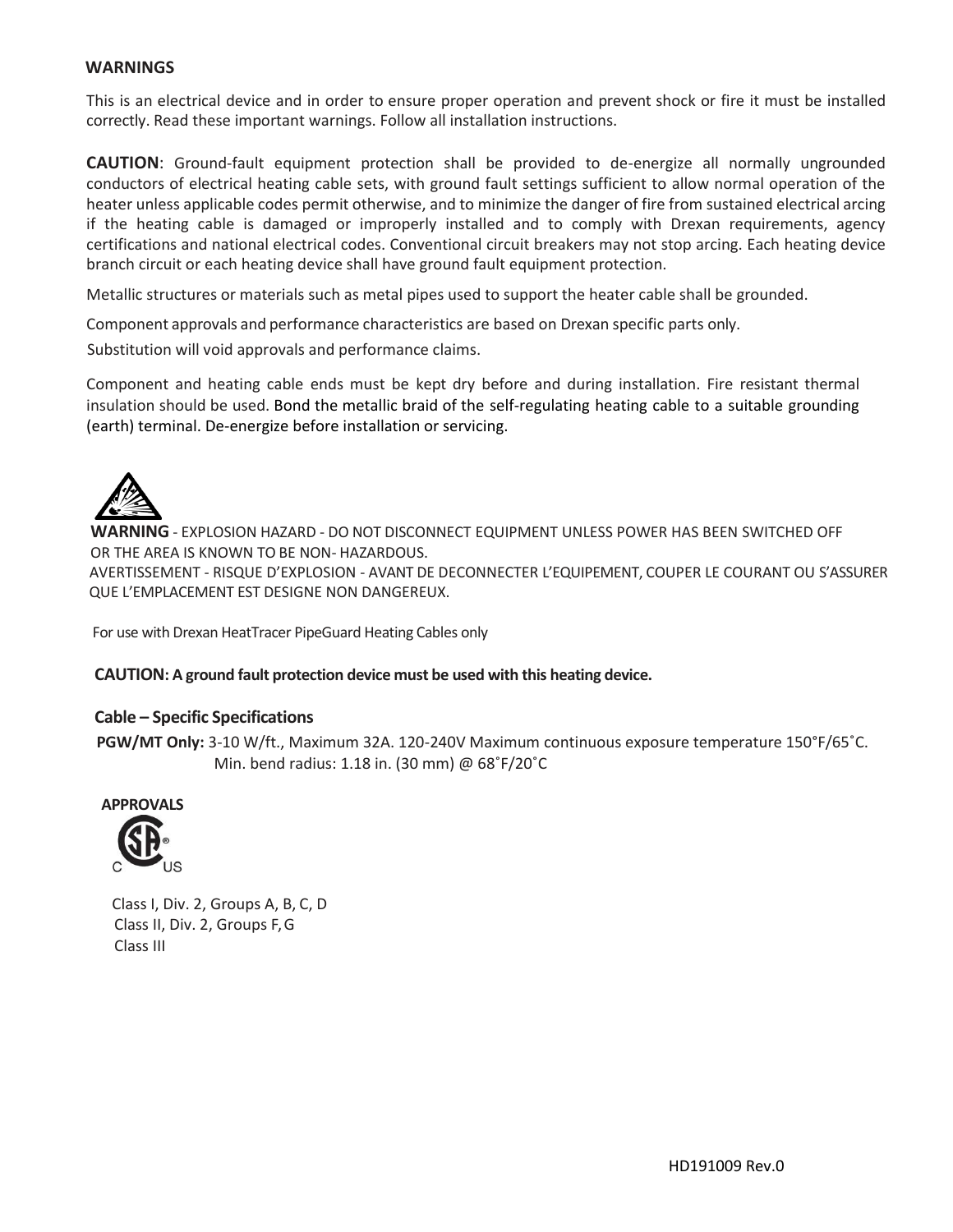## **HP-LE Kit Contents**

- Qty. Description
- 1 Stanchion c/w Silicone Grommet, cable Guide, connector, O-rings,
- 1. Strain relief washer
- 1. Cap light assembly
- 1. Pipe clamp
- 2. Crimp splices

## **Materials Required**

Knife, Multi Head Screwdriver, channel locks, glass fiber tape.

#### **Installation Instructions**

**1. Cut cable at an angle to pierce grommet. Allow 3" (75mm) for light assembly and 12" (305mm) for service loop.**



**2. Push the cable up through the pipe stanchion piercing the grommet.**



**3. Attach stanchion with pipe clamp. Do not tighten pipe clamp over cable.**